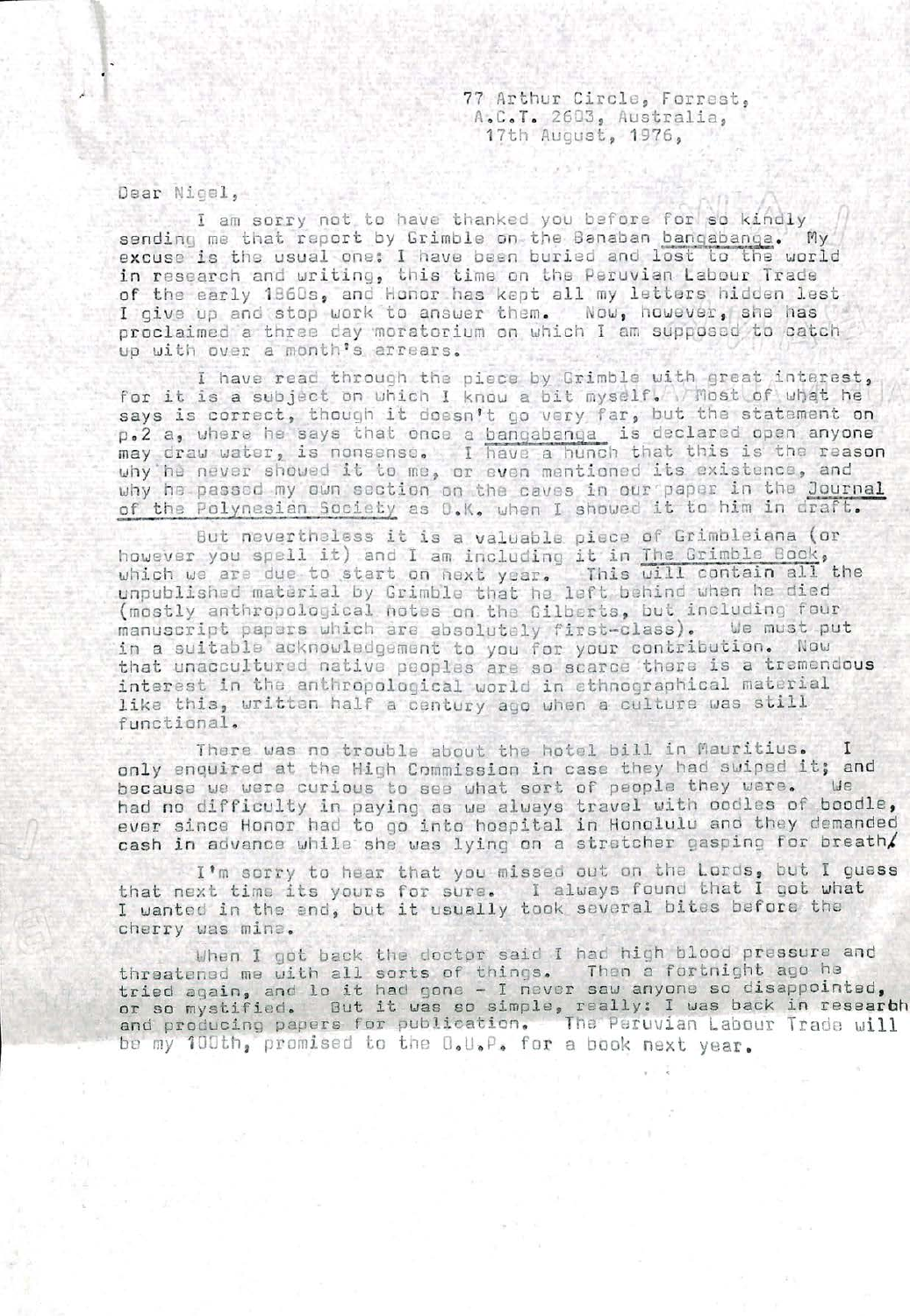On the 1st October I'm due to be 70 and I surmise, from an advance notice in a bookseller's catalogue, that the Gods of Pacific research are contributing to a festschrift. Its certainly got me<br>scared, and the old blood pressure will be rising fast once again.<br>The only person I ever knew who got one stood up to give a speech of thanks, and when he'd finished fell flat on his face: dead of a heart attack.

 $\mathbb{E}\left[\mathcal{L}_{\text{p}}^{\text{H}}\mathcal{L}_{\text{p}}\right]_{\text{p}}\geq 0.1$ 

 $\mathbb{R}^n$  , angles

The State of Lit

视

I don't want to have a heart attack for some time because: (a) I have 4 more papers to finish; (b) everyone gets a Government pension of \$2,000 odd from 70 on (Honor already gets hers, but gives it away); and (c) I want to read the Vice-Chancellor's judgement. So do please send me a copy.

Wishing you all the best.

Alle Satisfied

14 多元 12 分 1

 $\label{eq:4} \frac{\mu_{\text{eff}}}{\mu_{\text{eff}}}\left(\frac{1}{\mu_{\text{eff}}}\right)$ 

전문 작품 등 부분 정도 가능.

**Suite of State** 

YOUIS,

 $1.5811$ 

such grubush

 $\hat{a}$  ,  $\hat{b}$  ,  $\hat{b}$  ,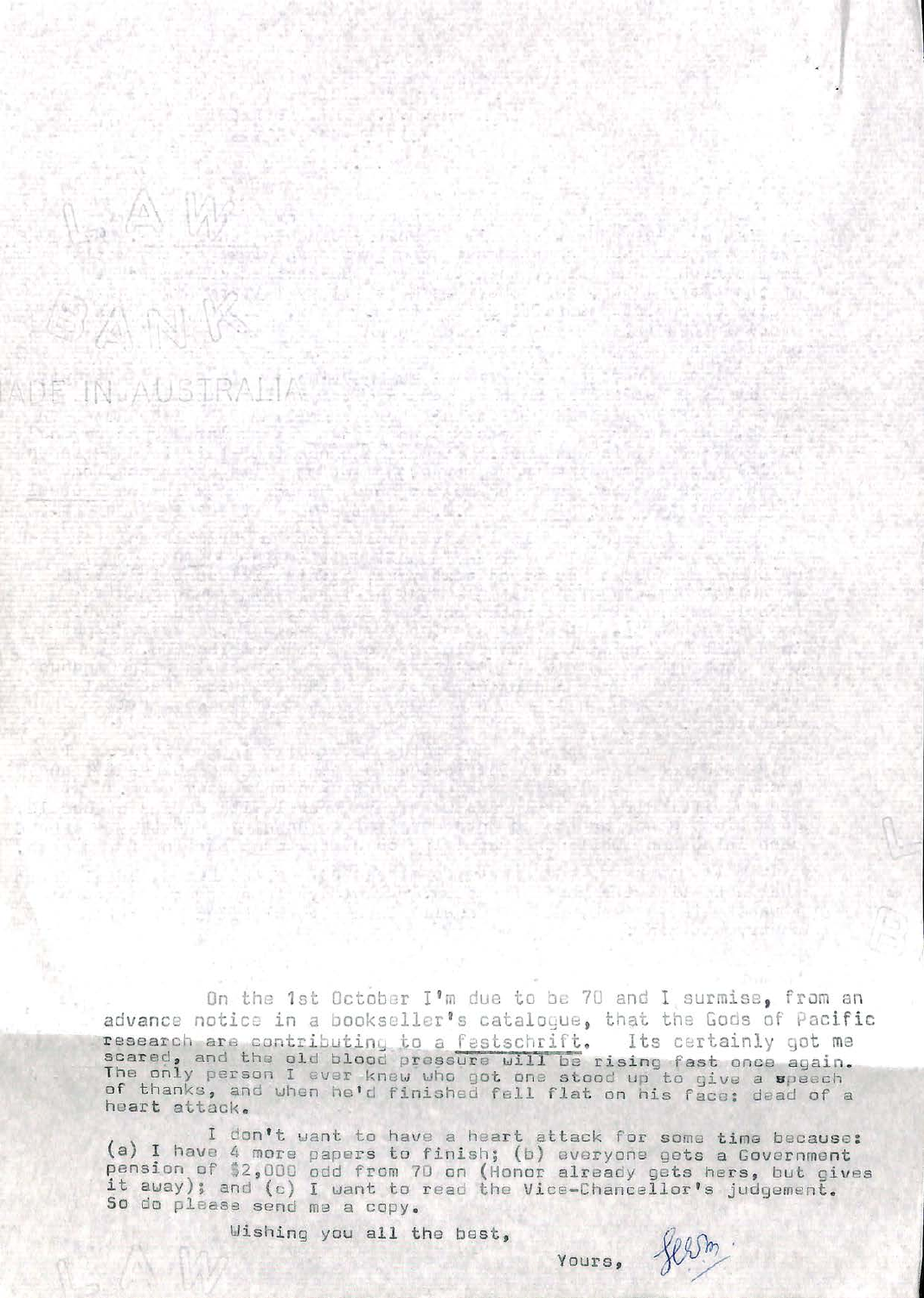

## THE TREASURY SOLICITOR Matthew Parker Street London SWIH 9NN

Telex 917564 Telegrams Proctorex London SWl Telephones 01-930 7363/1124 ext 81

BYAIR MAIL

Professor H E Maude 77 Arthur Circle YourForrest, A.C.T.2603 AUSTRALIA<u>Date</u>

Please quote

Your reference

29th June 1976

Dear Harry,

I am pleased to hear that you and Honor have both arrived home safely. I hope your journey and court appearance were not too traumatic.

I am sorry about the misunderstanding over your hotel bill in Mauritius - I thought I had told you that we were paying the money into your account here because, for some reason I do not understand, we could not pay direct. However, it all appears to have sorted itself out.

/ I have enclosed <sup>a</sup> copy of Grimble's repor<sup>t</sup> on the Lands Commission. You may remember my mentioning to you that I had discovered it quite recently. I hope you will find it of some interest.

The case finished on Friday 18th June - its hundredth day. We now await the judgment which will be given in October.

It only remains for me to thank you and Honor for your assistance to the Crown's case and for making my task of marshalling the witnesses, so pleasant to perform.

With very best wishes.

Nagel Seed.

P.S.

 I am disappointed to have to tell you that, having made it to the Final Selection Board for the House of Lords post, I did not ge<sup>t</sup> it. C'est la vie;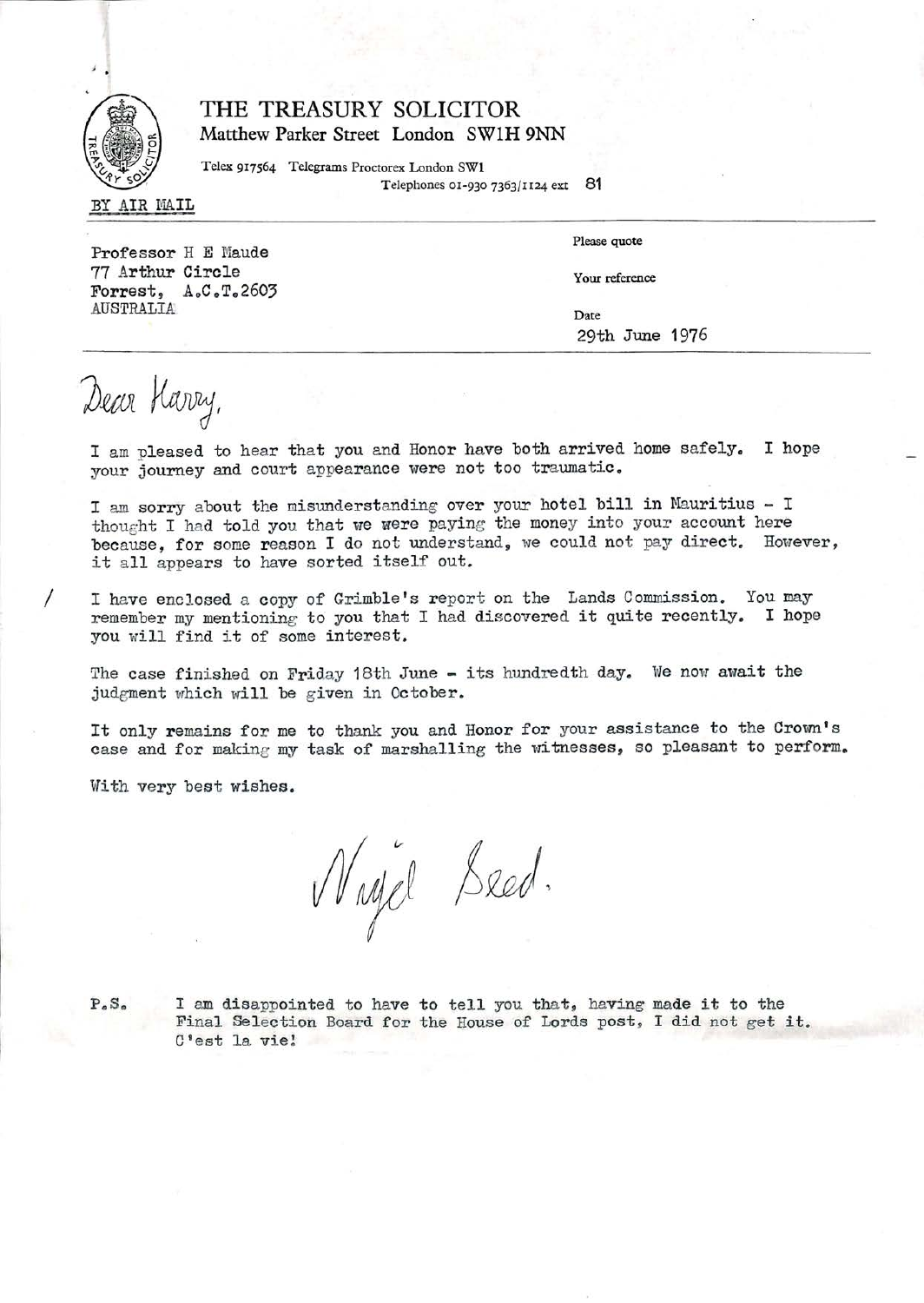

## THE TREASURY SOLICITOR Matthew Parker Street London SWIH 9NN

Telegrams Proctorex London SW1 01-233 3000 SWITCHBOARD 1-233<br>Telephones 01.233 7 372DIRECT LINE Telex 917564 124 ext

Professor H.E. Maude 77 Arthur Circle Forrest A.G.T.2603 Australia

Please quote T&M71/9^8/NJS

Your reference

Date

2^th September 197b

## Dear

Thank you for your letter acknowledging the receipt of Grimble's piece on the Bangabanga. I am glad you found it interesting and honoured to think that it is going to be published.

I am sending this letter by diplomatic bag to ensure the safe return / of oneof one of your papers which I have enclosed; it must not have been<br>returned to you after we had borrowed it for photocopying. I hope it will find its way safely back into your Holland collection and I am sorry it was not returned earlier.

We have heard that Judgment in this grea<sup>t</sup> case will not be until November, but I will send you <sup>a</sup> transcript once we have it.

In the meantime I send you my very best wishes for your 70th birthday next Friday.

Regards to Honor as well

Yours

Nagel Seed.